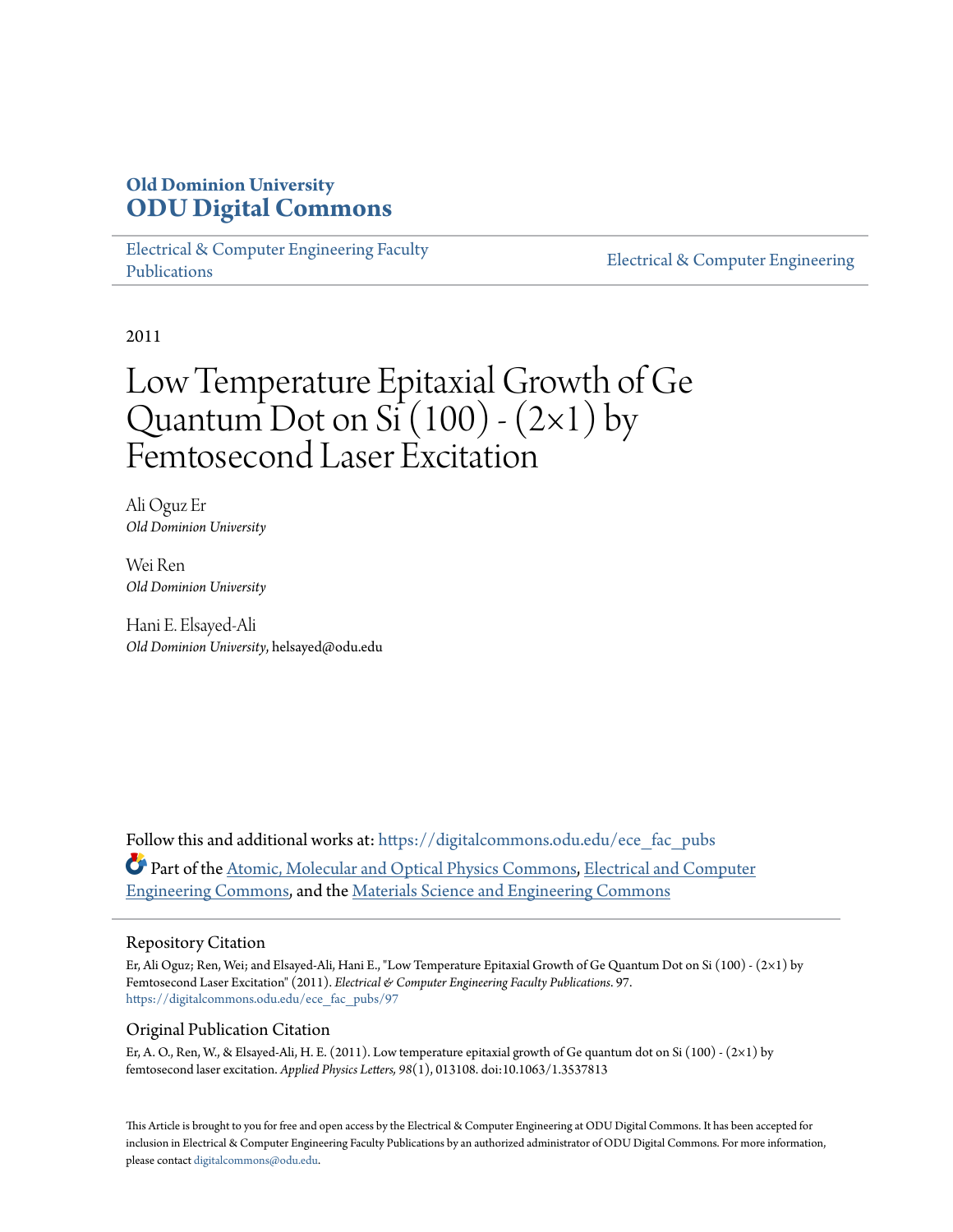### Low temperature epitaxial growth of Ge quantum dot on  $Si(100)-(2\times1)$ **[by femtosecond laser excitation](http://dx.doi.org/10.1063/1.3537813)**

Ali Oguz Er,<sup>1</sup> Wei Ren,<sup>2</sup> and Hani E. Elsayed-Ali<sup>2[,a](#page-1-0))</sup>

1 *Department of Physics, Old Dominion University, Norfolk, Virginia 23529, USA* 2 *Department of Electrical and Computer Engineering and the Applied Research Center, Old Dominion University, Norfolk, Virginia 23529, USA*

(Received 14 November 2010; accepted 21 December 2010; published online 6 January 2011)

Low temperature epitaxy of Ge quantum dots on  $Si(100)-(2\times1)$  by femtosecond pulsed laser deposition under femtosecond laser excitation was investigated. Reflection high-energy electron diffraction and atomic force microscopy were used to analyze the growth mode and morphology. Epitaxial growth was achieved at  $\sim$  70 °C by using femtosecond laser excitation of the substrate. A purely electronic mechanism of enhanced surface diffusion of the Ge adatoms is proposed. © *2011 American Institute of Physics*. doi[:10.1063/1.3537813](http://dx.doi.org/10.1063/1.3537813)

Growth of Ge on Si is a classical model of the Stranski-Krastanov growth-mode, also known as layer-plus island, where growth starts in a uniform layer-by-layer up to  $\sim$ 3 monolayers (ML). In Ge on Si growth, one way to suppress misfit dislocations is by lowering the substrate temperature.<sup>1</sup> To lower the epitaxial growth temperature, extrinsic assistance by energetic particles, such as ions, electrons, and photons, have been used to promote the migration of adsorbed atoms at the surface[.2](#page-3-1) Pulsed laser induced electronic processes leading to surface structural modifications have been shown to occur when the laser intensity is significantly below the melt threshold. $3-5$  We have recently studied the effects of nanosecond pulsed laser-induced electronic excitations on the self-assembly of Ge quantum dot (QD) on vicinal Si(100)-(2×1) grown by pulsed laser deposition.<sup>2[,6](#page-3-4)</sup> Electronic excitations, due to laser irradiation of the Si substrate and the Ge film during growth, were shown to decrease the roughness of films grown at room temperature and  $\sim$ 120 °C. At this temperature, the grown films were nonepitaxial. Electronic excitation resulted in the formation of an epitaxial wetting layer and crystalline Ge QD at  $\sim$ 260 °C, a temperature at which no crystalline QD formed without excitation under the same deposition conditions. $2,6$  $2,6$ 

Ge quantum dots on  $Si(100)$  were grown in an ultrahigh vacuum (UHV) chamber (base pressure  $\sim$ 7.0 $\times$ 10<sup>-10</sup> Torr) by femtosecond pulsed laser deposition. The  $Si(100)$  substrates (dimensions of 2.0 mm $\times$  10 mm $\times$  0.5 mm *p*-type boron doped, and resistivity  $0.060 - 0.075 \Omega$  cm, miscut angle 0.38° were chemically etched by using a modified Shiraki method before being loaded into the UHV chamber.<sup>2</sup> The Ge target was a 2 in. disk, 0.5 mm thick, undoped *n*-type, with a resistivity of  $45-58.7 \Omega$  cm. The vacuum system was then pumped down, baked at 150 °C for at least 24 h, and sample was degassed overnight at  $\sim 650$  °C and then flashed to 1200 °C for  $\sim 60$  s by direct heating to remove native oxides and carbon and to form  $(2 \times 1)$  reconstructed surface. The target was rotated at 5 rpm to reduce the particulates formation. The surface temperature was initially measured using a combination of a type K (chromelalumel) thermocouple mechanically attached to the substrate

surface and a pyrometer. The deposition was carried out with a chirped pulse amplified Ti:sapphire laser. Output pulse has  $\sim$  60 fs pulse width with center wavelength  $\sim$  800 nm operating at 1 kHz repletion rate. The femtosecond laser was split into ablation and excitation beams of nonequal powers by means of half-wave plate and a thin film polarization beam splitter. The p-polarized ablation beam was focused on the rotating Ge target, resulting in a laser energy density of  $\sim$ 0.2 J/cm<sup>2</sup>. The s-polarized excitation passed through another half-wave plate, used to change its polarization, and then was directed onto substrate. This laser was used to excite the substrate during deposition with an energy density of  $\sim$ 30 mJ/cm<sup>2</sup>. A well-collimated 20 keV electron beam with a spot size  $\leq 90$   $\mu$ m diameter was used to probe the growth dynamics. A phosphor screen displayed the electron diffraction pattern which was recorded by a charge-coupled device camera. Sample-to-target distance was  $\sim$ 10 cm. The final film thickness measurement was done by a spectroscopic ellipsometer.

To study the effect of using excitation laser, a series of Ge samples was prepared at different substrate temperatures. The film growth was accomplished with and without the excitation laser, but otherwise, under the same conditions.

We have first deposited Ge on  $Si(100)-(2\times1)$  with the excitation laser and constantly decreased the substrate temperature until the point where the reflection high-energy electron diffraction (RHEED) diffraction spots decayed completely with coverage. Figure  $1(a)$  $1(a)$  shows the reconstructed  $Si(100)$ - $(2 \times 1)$  surface, consisting of spots aligned on Laue circles. Upon initiating growth with the substrate temperature at 70 °C, the intensity of the RHEED spots drops immediately due to formation of many small two-dimensional islands and the pattern indicates that the growth starts epi-taxially, as shown in Fig. [1](#page-2-0)(b). At  $\sim$  4 ML coverage, the intensity of the diffraction spots starts to decrease and an elongated transmission pattern evolves with further Ge growth, corresponding to formation of hut clusters, as shown in Fig.  $1(c)$  $1(c)$ . With further coverage, the elongation decreases and round transmission spots start to form at  $\sim$  6 ML coverage, shown in Fig.  $1(d)$  $1(d)$ . Those elongated streaks became shorter, shown in Fig.  $1(e)$  $1(e)$ , due to transformation of huts into domes at  $\sim$  8 ML coverage. The deposition was stopped at  $\sim$ 12 ML coverage. The RHEED pattern at that coverage,

<span id="page-1-0"></span>a)Author to whom correspondence should be addressed. Electronic mail: helsayed@odu.edu.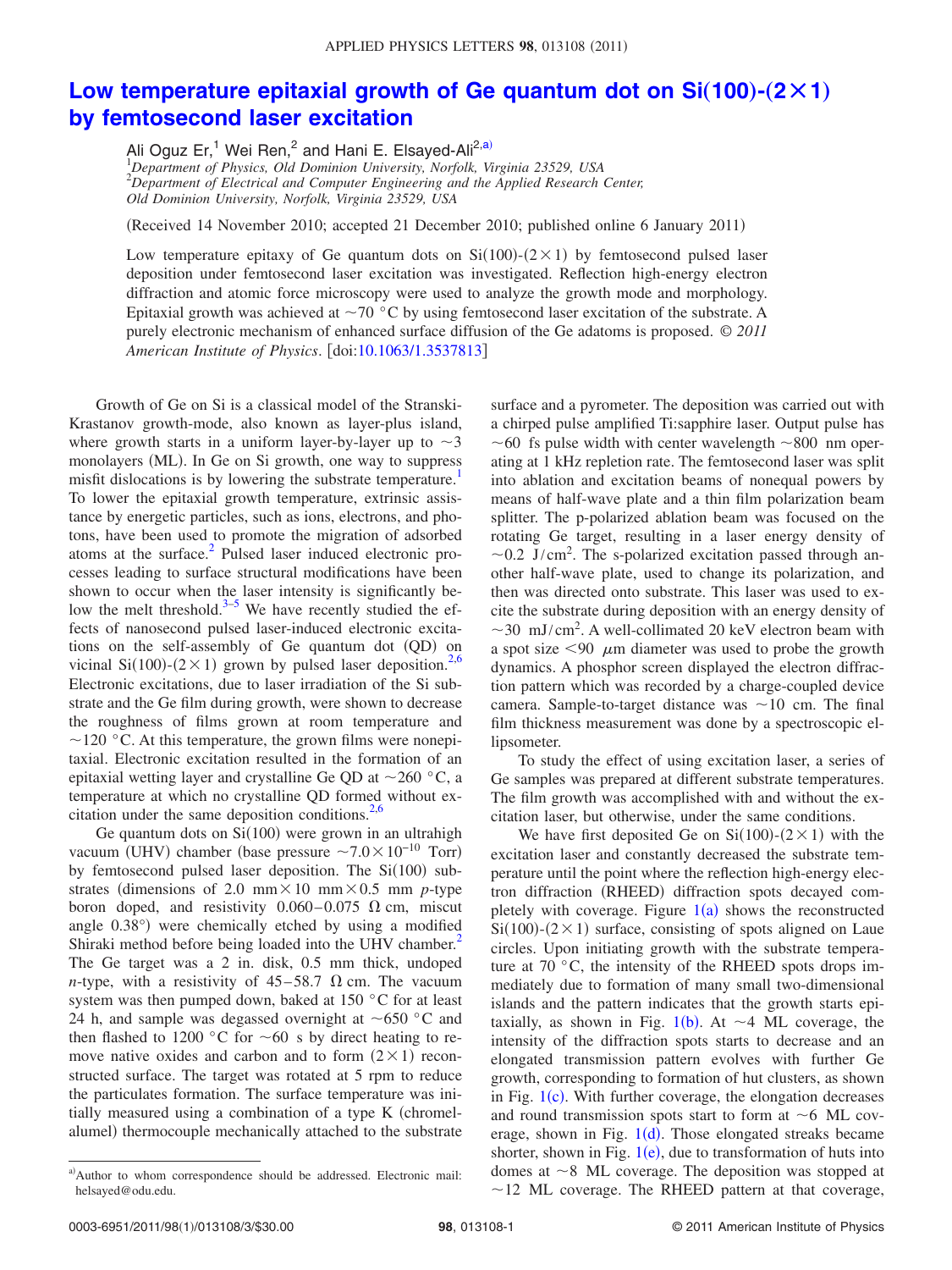<span id="page-2-0"></span>

FIG. 1. (Color online) RHEED patterns during Ge deposition on  $Si(100)-(2\times1)$  at ~70 °C with excitation laser of ~30 mJ/cm<sup>2</sup>. (a)  $Si(100)$ - $(2 \times 1)$  reconstructed surface, (b) during formation of Ge wetting layer, (c) the RHEED spot intensity decreased at  $\sim$  4 ML, (d) some round transmission spots started to form at  $\sim$  6 ML, (e) elongated streaks transformed into round spots at  $\sim$  8 ML, and (f) final transmission pattern at  $\sim$ 12 ML.

shown in Fig. [1](#page-2-0)(f), obtained  $\sim$  12 ML, shows well-defined spotty transmission pattern indicative epitaxial QD growth. These spots are not falling on Laue circles and result from transmission of electrons through faceted islands. The AFM image in Fig.  $2(a)$  $2(a)$  shows islands with different sizes. Most of the islands are dome shaped with well-defined facets. Line scans of two islands, taken along their major axes, are shown

<span id="page-2-1"></span>

FIG. 2. (Color online) (a) AFM image and line scans of two islands, and (b) its corresponding Ge quantum dot size distribution for film grown at 70 °C with excitation.

<span id="page-2-2"></span>

FIG. 3. (Color online) RHEED pattern and AFM image of Ge quantum dots on Si(100)-(2 × 1) grown at 70 °C without the excitation laser. (a) Clean  $Si(100)$ -2×1 surface (b) after ~7 ML, (c) after ~12 ML, and (d) topographic AFM image and line scans of two clusters.

in Fig.  $2(a)$  $2(a)$ . The facets were identified by the angle they make with  $\{100\}$  plane. The average height for this AFM image is  $\sim$ 30 nm and island density is  $\sim$ 1.5 $\times$ 10<sup>9</sup> cm<sup>-2</sup>. Size distribution graph, shown in Fig.  $2(b)$  $2(b)$ , indicated that the average QD length is  $\sim$ 110 nm while the most expected size is  $\sim$  100 nm.

For fs-PLD of Ge on Si(100)-( $2 \times 1$ ) at 70 °C without laser excitation, some of the diffraction spots became dim after  $\sim$  7 ML coverage, and almost no pattern appeared after 12 ML, indicating loss of long-range order on the surface as shown in Fig. [3.](#page-2-2) At this low temperature, formation of a rough disordered surface is expected due low surface diffusion coefficient. The AFM image in Fig.  $3(d)$  $3(d)$  shows a collection of nonuniform clusters as generally expected for low temperature heteroepitaxial growth. Line scans of two clusters show irregular shape with no defined facets. For deposition at a substrate temperature of 150 $\degree$ C, while applying the same excitation laser energy density, AFM observations showed decrease in island density and increase in average QD size and height compared to that at  $70^{\circ}$ C. The same trend was observed as the substrate temperature is further increased to 280 °C.

When the Si sample is irradiated by the  $800$  nm  $(1.55)$ eV) femtosecond laser, the initial effect is to generate electron-hole pairs with excess energies of no more than 0.43 eV. The energy density of the fs laser pulses used in the present work is well below the damage threshold of Si, which is  $\sim$ 200 mJ/cm<sup>2</sup>.<sup>[7](#page-3-5)</sup> Thermal effects can be readily ruled out by the fact that the used energy densities are almost an order of magnitude lower than that for ablation and, more importantly, is that the temperature excursion occurs only in a subnanosecond time scale due to heat diffusion to the bulk. Since the surface processes affecting growth occur at a much slower time scale, thermal effects of the laser irradiating the substrate are negligible. Also, the temperature build-up on the surface due to the repetitive nature of excitation is too small to cause any measurable effect on Si growth. We have